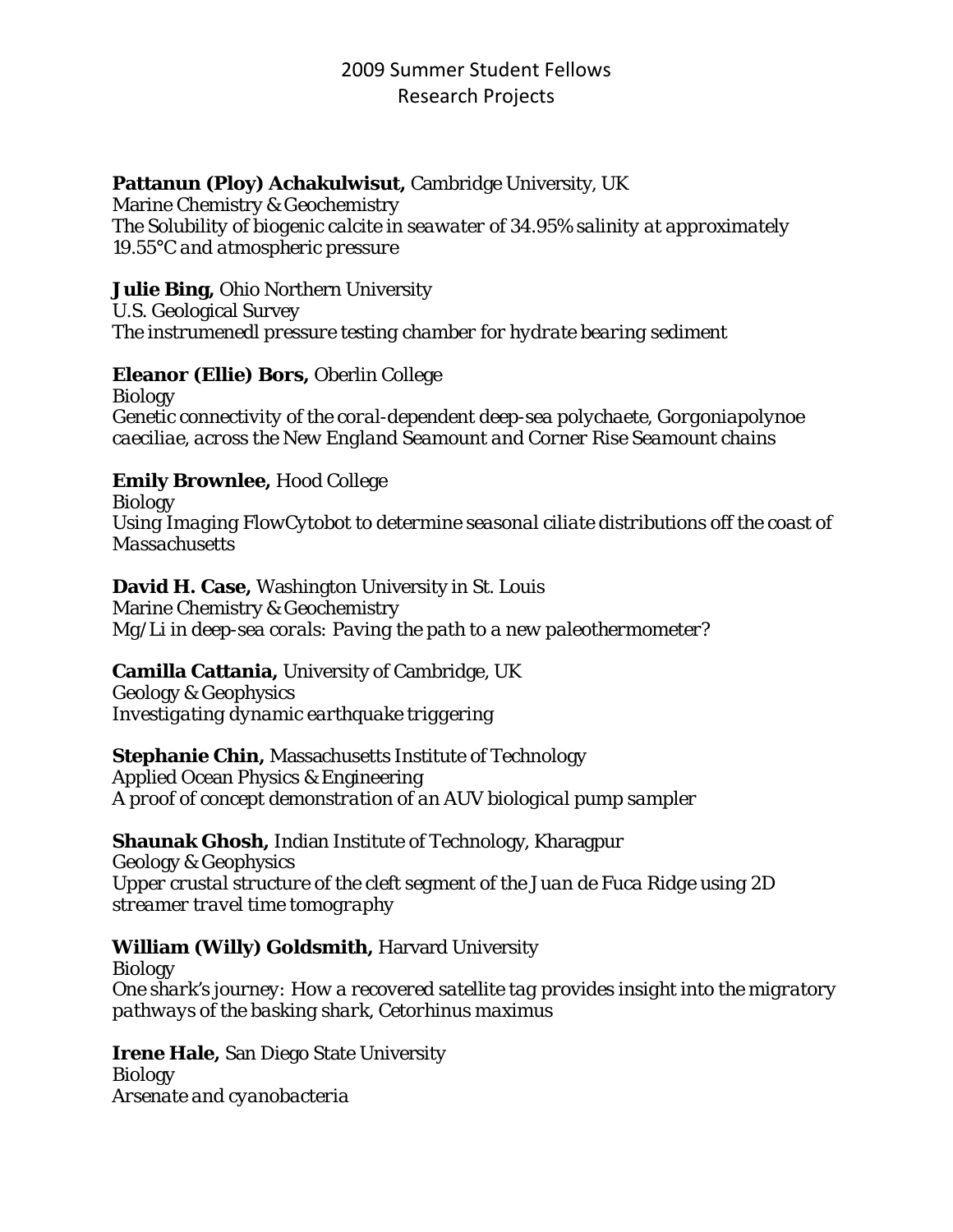## 2009 Summer Student Fellows Research Projects

### **Tara Hetz,** St. Lawrence University

Marine Policy Center *Saving North Atlantic right whales while enjoying a lobster dinner: Developing a risk model of North Atlantic right whales encountering lobster gear off the coast of Maine*

### **Erica Hildebrand,** Connecticut College

Biology *Microbial diversity and metabolism at diffuse hydrothermal vents on the East Pacific Rise*

### **Yadira Ibarra,** Brown University

Geology & Geophysics *Life in a high CO2 world: Assessing the effects of ocean acidification on the survival of the benthic foraminifer, Bolivina argentea*

### **Rose Kantor,** Carleton College

Marine Chemistry & Geochemistry *Collection, isolation, and characterization of potentially quorum-sensing, hydrolytically active bacteria from sinking particles in Clayoquot Sound*

## **Abigail (Abbe) LaBella,** American University

Biology *The possible interaction between the adaptive genetic response to ERR inverse agonists and hypoxia*

## **Linda Jordan Landers,** Williams College

U. S. Geological Survey *SONAR sediment ripple images as a proxy for sediment transport (Cape Hatteras, NC)*

## **Cara Manning,** University of Victoria, Canada

Marine Chemistry & Geochemistry *Spatial and temporal variability of nitrous oxide distributions in Oyster Pond*

## **Garret Mitchell**, University of Maryland, College Park

Geology & Geophysics *Geologic mapping of a recent volcanic eruption and hydrothermal deposits on the Southern Mid-Atlantic Ridge (4°-5° S)*

**Joseph Murray**, Arizona State University Marine Chemistry & Geochemistry *Ocean island submarine groundwater discharge: fluxes of molybdenum, uranium and rhenium*